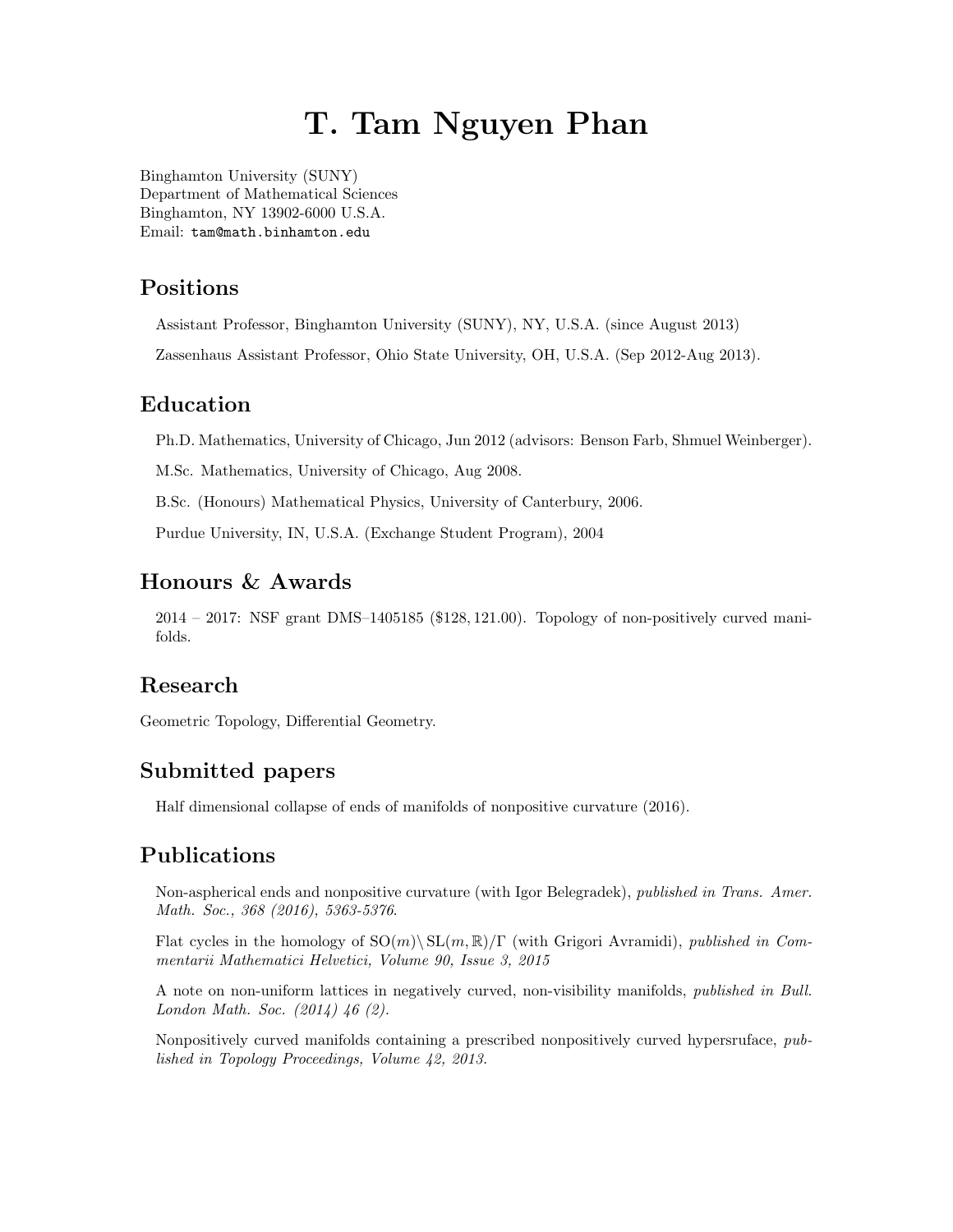Smooth (non)rigidity of piecewise cusped locally symmetric manifolds, *published in J Topology* (2012) 5 (2).

Smooth (non)rigidity of cusp-decomposable manifolds, *published in Commentarii Mathematici* Helvetici, Volume 87, Issue 4, 2012.

### Preprints

On finite volume, negatively curved manifold.

Gluing locally symmetric manifolds: asphericity and rigidity, (thesis).

Nil happens, what about Sol?

Actions of higher rank, irreducible lattices on CAT(0) cubical complexes.

#### Invited talks

Syracuse University, Topology Seminar, March 2016 Spring Topology and Dynamics Conference (as semi-plenary speaker), March 2016 Boston College, Topology Seminar, May 2015 Ohio State University Geometric Group Theory Seminar, April 2014 Spring Topology and Dynamics Conference, March 2014 AWM Research Symposium, Santa Clara University March 2013 AMS Sectional Meeting, Akron, October 2012 Geometry and Topology in Samos, June 2012 Caltech Geometry Topology Seminar, May 2012 Notre Dame University Topology Seminar, April 2012 Rice University Topology Seminar, April 2012 University of Michigan Topology Seminar, April 2012 Geometric Group Theory of the Gulf  $(G<sup>3</sup>)$  Conference, April 2012 Spring Topology and Dynamics Conference, March 2012 Purdue University Geometric Analysis Seminar, February 2012 Yale Topology/Geometry Seminar, April 2010 Ohio State University Geometric Group Theory Seminar, November 2009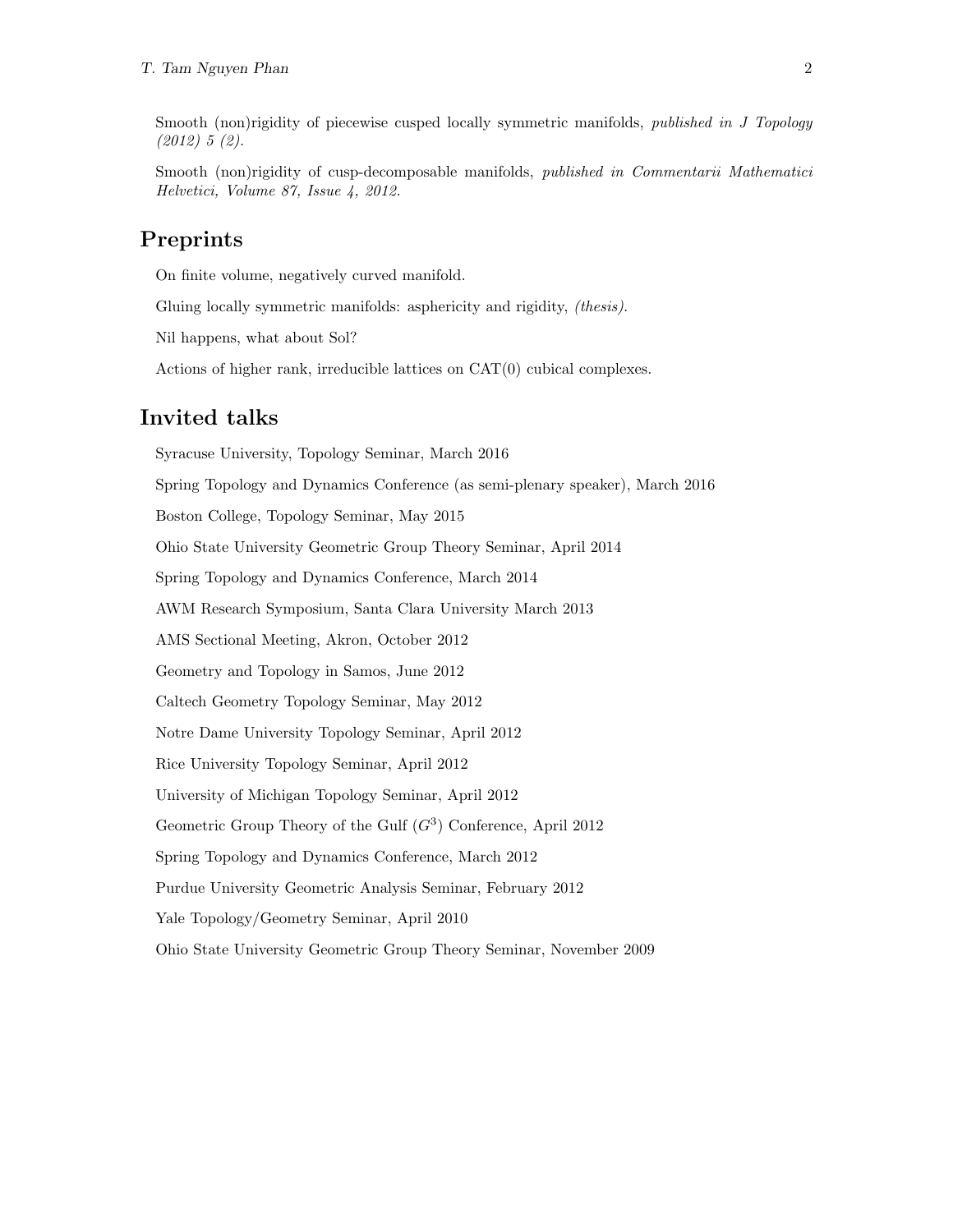#### Teaching experience

Sep 2013 - present: Assistant Professor - Department of Mathematics, Binghamton University

Math 330, Number Systems (Fall 2016)

Math 461, (Undergraduate) Topology (Fall 2016)

Math 513, (Graduate) Topology (Fall 2015)

Math 463X, Differential Geometry (Fall 2015)

MATH 323, Calculus III (coordinator, Fall 2014)

MATH 371, Ordinary differential equations  $(x2)$ 

Sep 2012 - Aug 2013: Visiting Assistant Professor - Department of Mathematics, Ohio State University

MATH 1152, Calculus II  $(\times 2)$ 

MATH 1118, Math for architects

Sep 2008 - Mar 2012: Lecturer - Department of Mathematics, University of Chicago, IL, U.S.A.

MATH 15100, Calculus I

MATH 15200, Calculus II  $(\times 2)$ 

MATH 15300, Calculus III  $(\times 2)$ 

MATH 17500, Elementary number theory (IBL session)

MATH 19520, Math Methods for Social Sciences  $(\times 4)$ 

MATH 19620, Linear Algebra  $(\times 2)$ 

Mar 2011 - June 2011: Teaching assistant - University of Chicago, Paris Math Program

MATH 25916, Topics in partial differential equations

MATH 25912, Introduction to p-groups

MATH 20517, Advanced numerical Analysis

Sep 2007 - Jun 2008: College Fellow - Department of Mathematics, University of Chicago, IL, U.S.A.

MATH 203-4-5, Analysis in  $\mathbb{R}^n$  I-II-III (IBL session)

Jun 2008 - Aug 2008: Graduate Student Assistant, Research Experience for Undergraduates, Department of Mathematics, University of Chicago

Jan 2008 - June 2009: Mentor, Direct Reading Program, Department of Mathematics, University of Chicago

Riemannian geometry

Algebraic curves and Riemann surfaces

Jun 2008 - Aug 2008: Teaching Assistant, Collegiate Scholars Program, University of Chicago

Feb 2006 - Jun 2006: Tutor - Department of Mathematics and Statistics, University of Canterbury

MATH 264, Multivariate Calculus and Differential Equations

MATH 108, General Mathematics